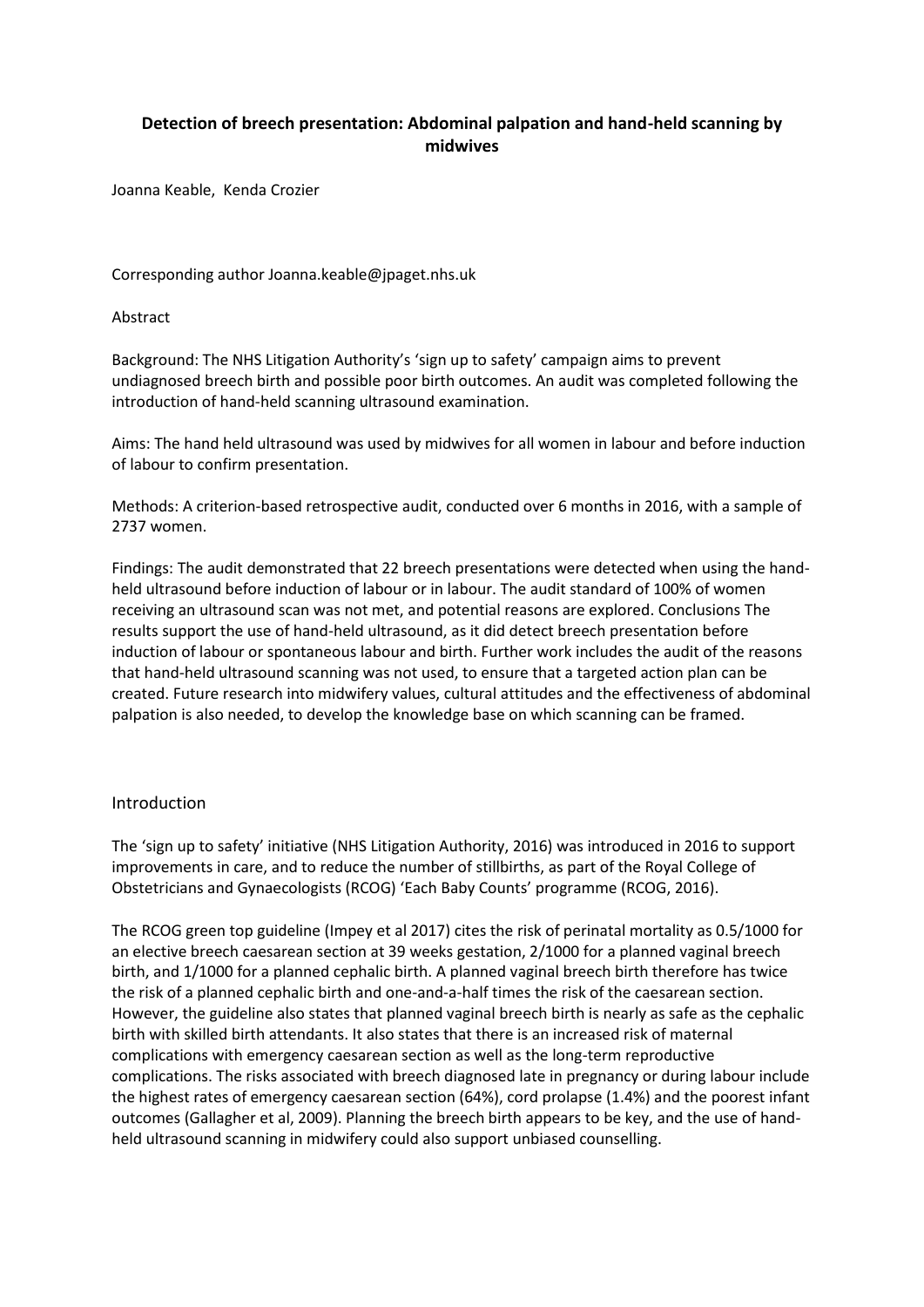The RCOG campaign was the stimulus for the introduction of hand-held ultrasound examination at Norfolk and Norwich University Hospital NHS Foundation Trust, which primarily aimed to identify breech presentation to improve outcomes. A risk-benefit analysis was completed by the Clinical Director and the Head of Legal Services, which led to midwives using hand-held scanners to confirm breech presentation.

### Literature Review

A literature search was carried out both in relation to the aim of the study and for the implications in midwifery practice. Literature relevant to improving outcomes found that 3-4% of pregnant women carried a breech baby to term and that 10% of those were not detected until labour (RCOG, 2016; Impey et al, 2017).

Webb et al (2011) found that abdominal palpation, as a means to correctly identify the left occiput anterior fetal position (cephalic or 'head down' position), at labour onset was poor. They suggested that ultrasound scanning may be valuable to complement abdominal palpation at the onset of labour. The researchers discussed the notion that a reliance on ultrasound had reduced midwifery skill, suggesting that community midwives were more accurate with abdominal palpation, which they relied on out of necessity. They concluded that the routine use of ultrasound on labour wards might become necessary. The researchers considered the impact of bias based on maternal and midwifery characteristics, sample size and delay on verification of fetal position, which may, if completed at the time of palpation, have shown the same fetal position.

Edvardsson et al (2015) researched the views of midwives in Australia on the use of ultrasound during pregnancy. They found that ultrasound scanning was seen as having advantages, but was also perceived to contribute to increased medicalisation of pregnancy. The authors found that ultrasound was normalised and unquestioned in healthcare and that, while midwives prioritised maternal health, pregnant women put fetal interests ahead of their own. The authors also found that ultrasound had the potential to undermine the normal pregnancy and childbirth process, and was said to be trusted over clinical skills, partly due to the 'evidence' that could be provided. The midwives in the study described feeling that it was increasingly necessary to use medical skills to confirm midwifery skills, which they interpreted as negative. Midwives also felt unable to take full advantage of their skills to provide a nurturing atmosphere to support normal birth.

Increased technology could lead the mother and/ or the midwife to rely more on a birth environment dependent on technology in order to support decision- making. Huang et al (2012) found that, in rural China, greater use of ultrasound scanning was associated with higher caesarean section rates (54.8%), although they failed to identify choice of birth at booking and so had to rely on women's recall. Harris et al (2015) did document place of birth at booking, and found that ultrasound was not associated with the decision, although their sampling and methodology led to results and conclusions that neither supported nor disproved the notion of ultrasound leading to increased medicalisation. These articles assumed that medicalisation was a negative construct, when in fact, it appeared to depend on whether the respondent was a midwife, woman or obstetrician.

## Method

#### **Audit setting and objectives**

Norfolk and Norwich University Hospital NHS Foundation Trust is a large teaching hospital with approximately 6000 births per year, and approximately 200 midwives working across the hospital and the community. In a 9-month period in 2015, six women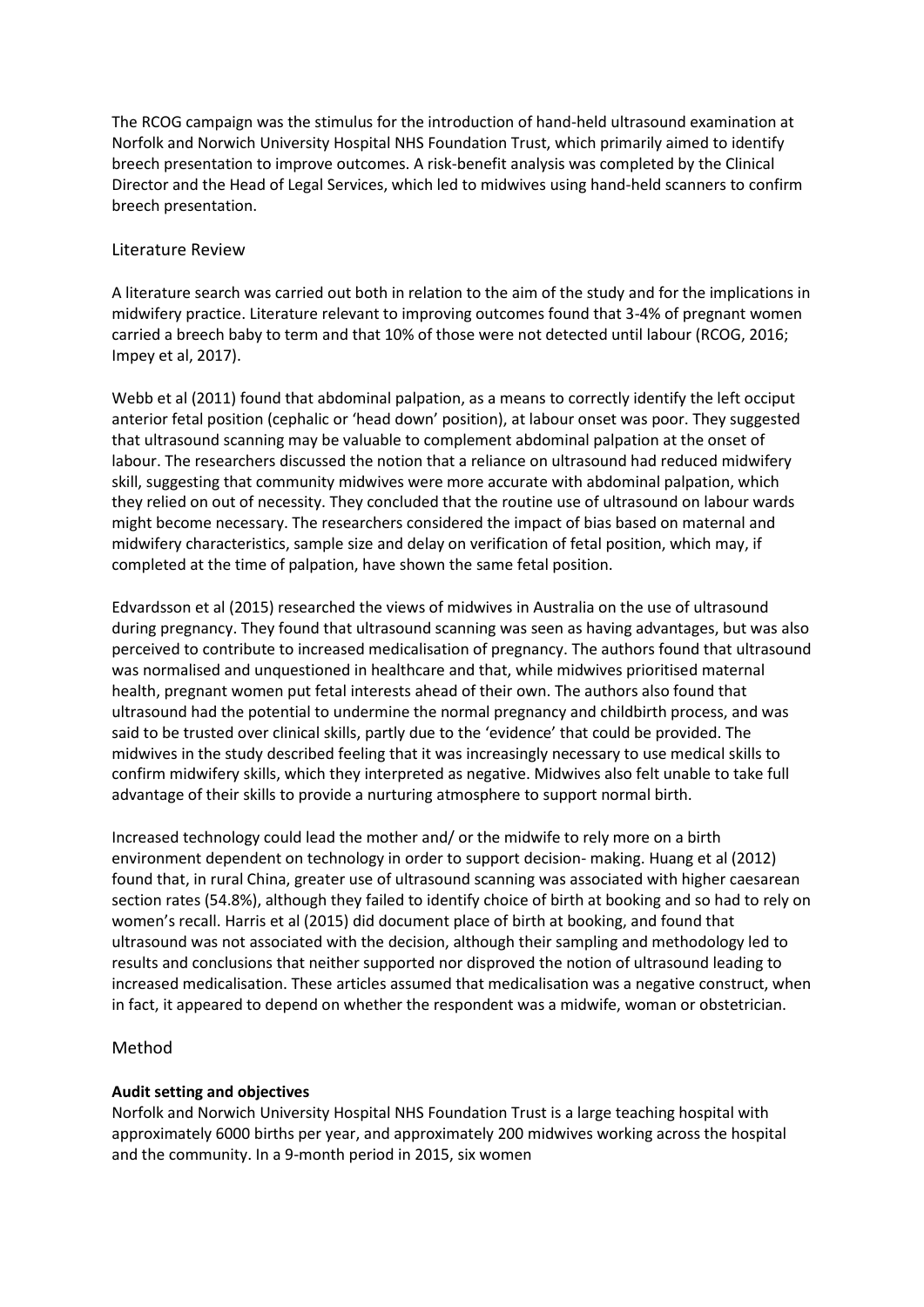with an unknown breech presentation were induced and eight had an undiagnosed vaginal breech birth. Hand- held ultrasound devices were introduced as routine care for all women presenting in labour at term in the midwife-led birthing unit (MLBU) and in the labour ward, and when admitted for induction of labour to the antenatal ward. The devices were funded by the 'sign up to safety' initiative. All midwifery staff who were working on antenatal ward, labour ward and MLBU were trained in their use and documentation. Information for service users on the use of ultrasound scanning was provided on admission to the hospital. Following the introduction of hand-held ultrasound, a criteria-based, restrospective audit was conducted to establish:

- That all women who attended in labour had a hand- held ultrasound scan of presentation
- That there was documentation to show that a presentation scan had been performed
- That induction of labour did not occur with a term breech fetus.

Ethical approval was obtained from the Faculty of Medicine and Health Sciences Ethics Committee at the University of East Anglia. The project was supported by the Head of Midwifery, Clinical Director and Departmental Manager of Women and Children at the Trust. The audit was registered with the local Trust audit board. The audit was designed, from the beginning, to protect patient confidentiality: once data were collected, they were immediately anonymised by assigning an audit number. The number of staff aware of the patient-identifiable data was limited to two, and the data set was analysed and stored on Trust information technology systems. Identifiable data was not included in the final report. Patient consent was not sought as this was a retrospective audit and patient care was not being affected by inclusion.

## Method

The retrospective audit began in April 2016 and lasted for 6 months. Quantitative data were sourced from computer records, namely a database system in which the admitting and/or delivering midwife enters the woman's care episode. Paper records were also used if further information was required to clarify ambiguity.

Inclusion criteria for women in this study were:

Term pregnancy (37-42 weeks) Singleton pregnancy in labour Induction of labour Consented to ultrasound by a midwife.

The sample numbered 2737 women, who were divided into spontaneous labour (*n*=1510) and induction of labour (*n*=1227).Women were excluded from the audit if there was a multiple pregnancy, if they did not consent to ultrasound or if they presented in preterm labour (less than 37 weeks' gestation). During the course of the audit, women discussed birth choices with the senior registrar, and the results demonstrated that all women presenting for induction of labour chose an elective caesarean section if breech presentation was detected. The maternity department also had a midwife- led clinic, where midwives saw women to diagnose breech presentation late in pregnancy and offer external cephalic version. These data were not part of the audit. Women who wished to opt for a vaginal breech birth were also seen at the clinic by the consultant obstetrician.

## Results

Over the 6-month audit period, 585 women of 1510 (38.7%) presenting in spontaneous labour received ultrasound scanning (*Table 1*). There were a total of seven breech presentations detected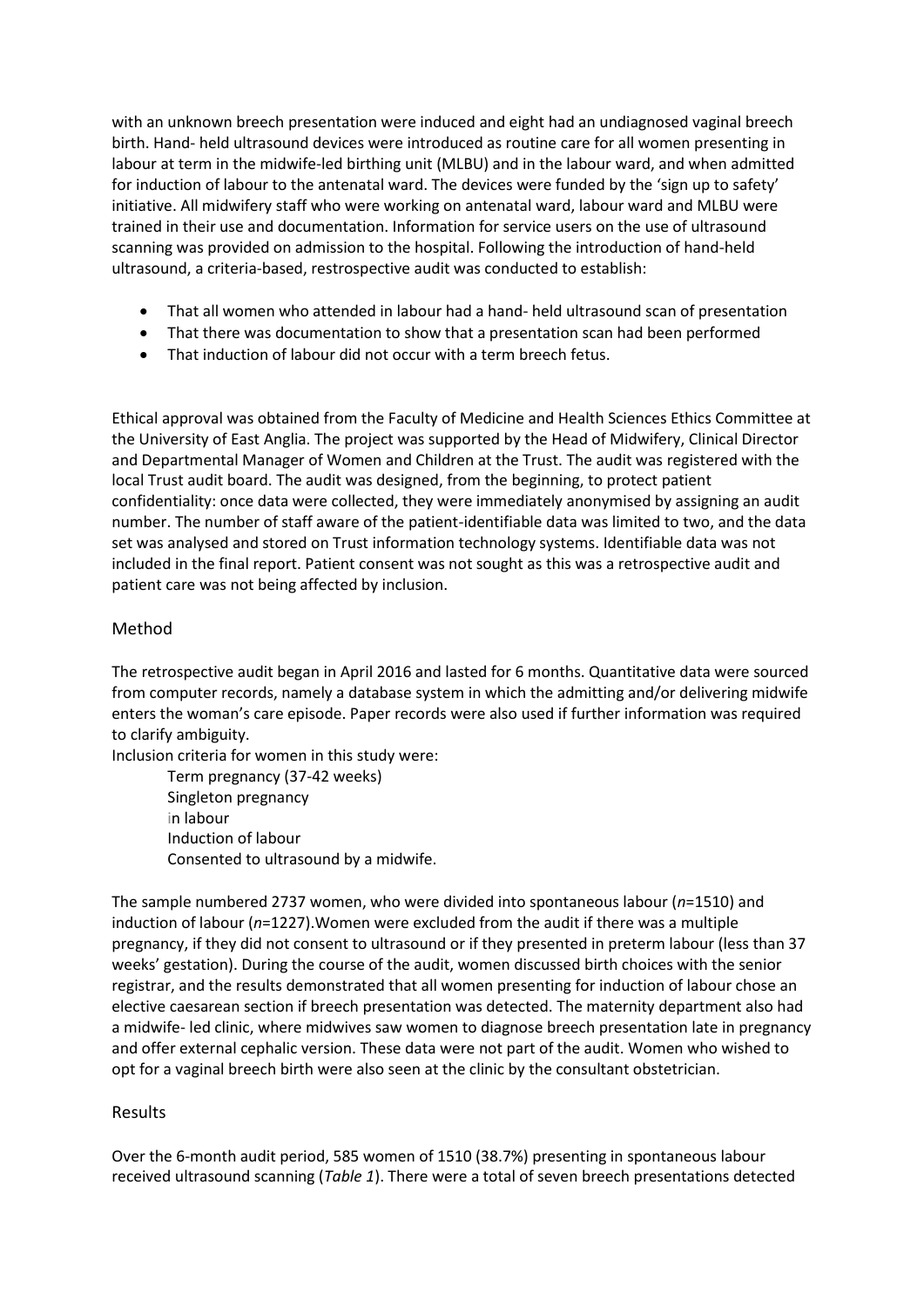during this time. The outcomes for those women who had a breech detected by hand-held ultrasound scanning were two vaginal breech births (Apgars were normal and the babies were not admitted to neonatal intensive care), three elective lower segment caesarean sections and two emergency lower segment caesarean sections.

An important outcome of this audit was the identification of breech presentation where women were attending for induction of labour. *Table 2* shows that, of the hand-held ultrasound scans performed, 15 breech presentations were identified (all women in this group went on to have an elective lower segment caesarean section). Only 68% of women were scanned overall, but this percentage increased from April to September. Comparison of spontaneous labour scanning to induction of labour scanning (*Tables 1* and *2*) shows that a higher proportion of women attending for induction of labour received hand-held ultrasound scanning than women who attended in spontaneous labour. As induction of labour primarily occurs on the antenatal ward, this suggests that hand-held ultrasound was used there more than the labour ward or the MLBU. From the existing data collection, it was not possible to analyse where the hand-held ultrasound scanner was most in use, between the MLBU or the labour ward.

A total of 2453 women received abdominal palpation between April and September 2016 (*Table 3*). Of these, 1164 (47%) had hand-held ultrasound performed for presentation. The target of 100% of women having ultrasound by handheld device was not met. Following hand-held ultrasound, 28 women (2.4%) were identified as having a breech presentation, in comparison to 45 (1.8%) who had already received this diagnosis using abdominal palpation. This seems to indicate that abdominal palpation is less accurate than hand-held ultrasound. The data in *Table 3* also included women who were scanned at term for other reasons, most commonly pre-labour rupture of membranes and decreased fetal movements. These data were included to analyse the effectiveness of hand-held scanning in relation to abdominal palpation.

*Table 4* shows that 1504 (61%) women had a normal vaginal birth during 6 months of 2016, and 2409 women (65%) over 9 months in 2015. The combined totals for spontaneous vaginal breech birth and emergency caesarean section for breech represented less than 1% of all births in 2016.This was also the case in 2015, meaning that there was no change between spontaneous and emergency lower segment caesarean section rates for breech presentation since the use of the hand-held scanner was introduced. Emergency caesarean section (cephalic presentation) was 9.4% in 2015 and 13% in 2016, representing a small increase of 3.6%. Instrumental cephalic births were 12% in 2015 and 2016, and caesarean section 13% in both years, representing a stable rate. Combining the elective and emergency caesarean section percentages gives a figure of 22.4% in 2015 and 26% in 2016.This is comparable to the national average of 26.2% (Winter, 2015); however, it represents an increase for this particular maternity unit.

#### Discussion

Before the audit, all the staff were trained in the required skills to use the hand-held scanner, with doctors involved in supporting their use. As the audit did not meet the target of 100% of women receiving hand-held ultrasound scanning, the analysis and subsequent action plan must include an assessment of the underlying reasons for non- compliance. At commencement of the audit, 94 midwives were trained; this figure grew as the audit progressed and may well reflect the increase in the results.

The training plan involved daily hand-held scanning workshops for midwives over a 3-month period. The workshops comprised 1 hour of theory and discussion, followed by practice on the wards with consenting women. The midwives completed a competency logbook, detailing both successful and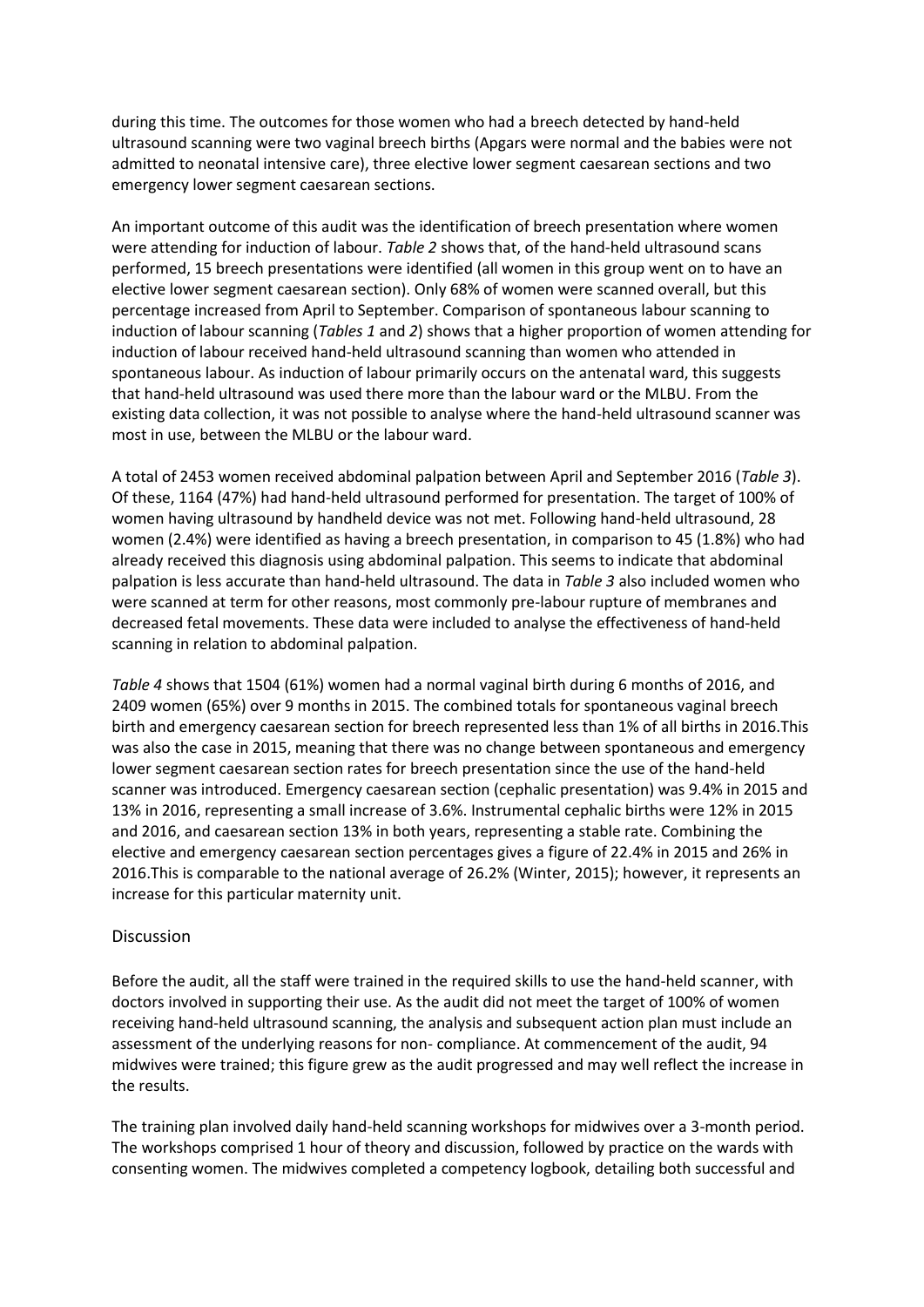unsuccessful cases. Following the initial workshops, the training was cascaded by the 'midwife champions' in each department. The champions were midwives deemed competent and assessed as suitable for cascade training, or who had other ultrasound qualifications. Newly-qualified midwives attended workshops as part of their preceptorship training, while bank midwives were supplied with the guideline, competency and logbooks and advised to work with a midwife champion.

An obvious problem with the training was that it was not mandatory: midwives were expected to attend in their own time and claim the time back. This may have made it difficult for clinical midwives to attend, and may not have been a priority for them. To ensure compliance, training must be mandatory and included in the training needs analysis for the department. The training and skills can then be recorded in the training compliance report for each department and for each individual midwife, enabling managers to monitor and support the training with protected time. These changes would need to be included in the governance structure and approved by the Head of Midwifery. There are multiple reasons for the use of technology in healthcare, including changing societal acceptance of everyday technology (Parkin, 2009) and consumer demand. Midwifery philosophies and obstetric practices are often seen as separate, with normality in pregnancy and childbirth being the central tenet in midwifery. The use of technology is considered by midwives as interfering with normality; however, research has shown that service users do not share that view (Edvardsson et al, 2015).

Not all the women audited received a scan, and midwives' views of their own technological competence may have prevented the use of the technology (Porter et al, 2007). The hand-held ultrasound scan was used more on the antenatal ward than on the MLBU and labour ward. As most induction of labour happens on the antenatal ward, this finding may demonstrate that the increased use of the hand held scanner on the antenatal ward had the greatest effect in preventing unplanned breech birth from induction of labour. This may be because different cultures exist in each of the areas, reflecting the different typologies among midwives; however, further qualitative research studies are required.

The reasons for not reaching the audit standard were explored (*Table 5*): the primary reason was that the practice was not embedded and the secondary reason was related to documentation, both electronic and paper-based, due to a lack of involvement of the key stakeholders.

#### Conclusion

The audit results support the use of the hand-held ultrasound by midwives, as it detected breech presentation in labour and before induction of labour, although the audit target for scanning was not achieved. The reasons for not using hand-held ultrasound were not captured, and having this information would have identified the local barriers to the use of hand-held ultrasound to form a targeted action plan to improve the rate of scanning.

The Trust continues to support the use of hand-held ultrasound scanning, and an action plan was drawn up to increase use following an exploration of the reasons for non-compliance among midwives. The plan includes more detailed information for women on the use of hand-held ultrasound devices. If women know to request this method of assessment when they attend hospital, use among midwives is likely to increase.

Future research must involve all stakeholders from the beginning. Funding for the project has now ended; therefore, a re-audit will need to be planned with consideration for the barriers of clinical workload. Further improvements would include separating the clinical areas to evaluate if there is any difference between the MLBU and the labour ward.

Recommendations include auditing the use of both hand-held ultrasound and abdominal palpation. This audit also raises the question of the usefulness of abdominal palpation as a screening tool,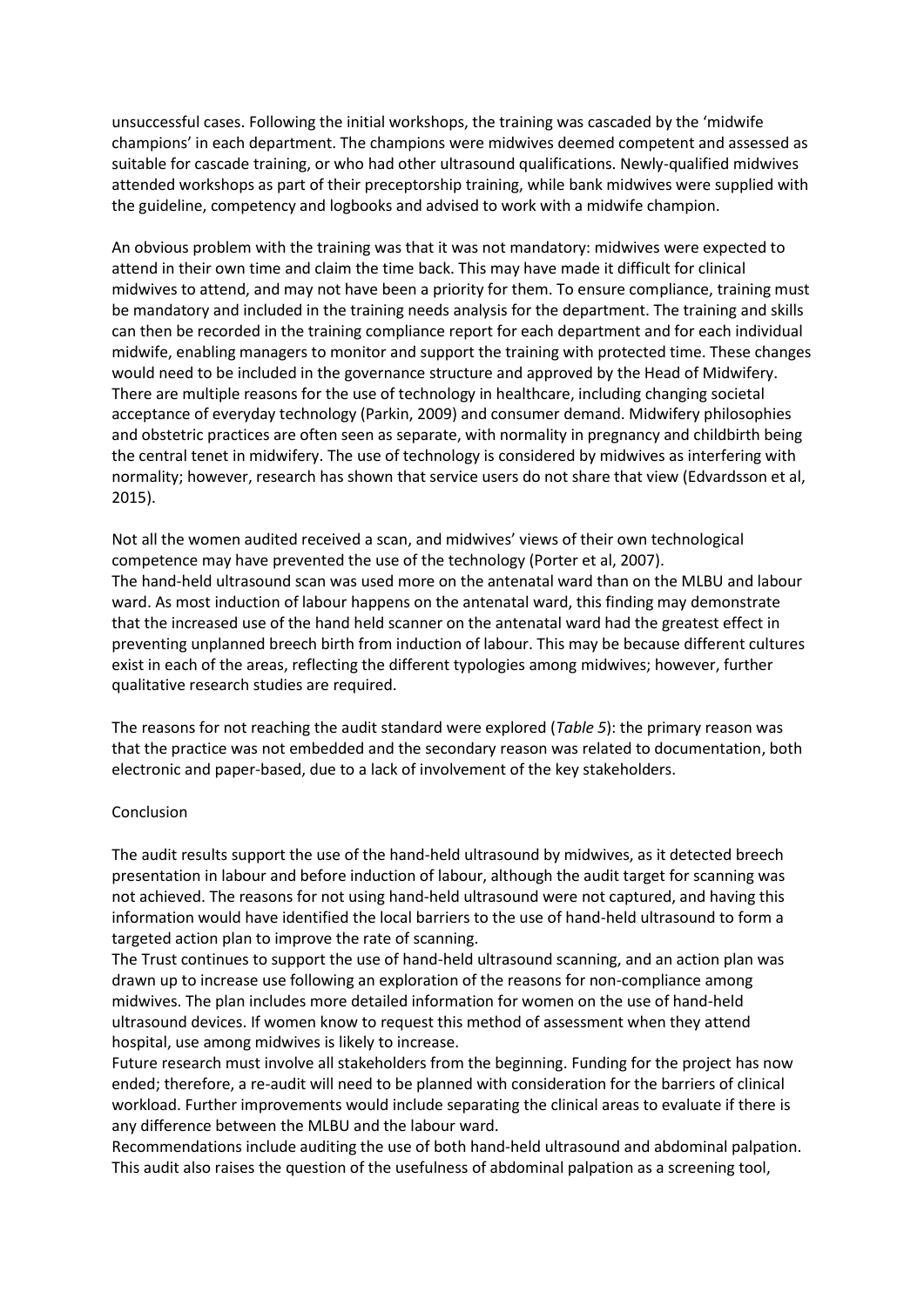although there are benefits of the skill, such as improving the quality of the communication between the midwife and the woman.

Both the literature and the results of this audit raise the need for further research into the midwife's role in scanning technology. The existing system is fragmented, resulting in women attending multiple appointments with a range of medical and allied health professionals, which may lead to variation in decision-making and potential confusion and anxiety for the woman. If the midwifery role encompasses scanning, the service could be made more efficient, effective and safe. The Nursing and Midwifery Council (NMC) *Code* (NMC, 2015) places a duty to accurately assess and to refer in a timely way to a suitably qualified practitioner (in this case, the midwife), who could be trained to assess breech presentation using hand-held ultrasound. The challenge is to be 'with woman' in the environment of her choice, while being able to use available technology competently. Wider implications include the effect of scanning or hand-held ultrasound on the midwifery role, including the impact on resources in terms of training, funding and maintenance. NHS England (2016) and the Perinatal Institute (2017) aim to prevent stillbirth and promote safety by using ultrasound, among other strategies, to detect at-risk babies. These strategies also require funding and resourcing, an ethical dilemma for healthcare economics.

Audit was the best method of investigating hand-held ultrasound after it had been implemented as routine practice. Its measurement of outcomes was reliable and did not require randomisation. Although this was not research, a high standard of data collection and analysis was carried out, leading to improvements in care. Future research to support the recommendation includes exploring midwifery values and cultural attitudes so that hand-held ultrasound scanning can be effectively taught and introduced into clinical practice. Research into the effectiveness of abdominal palpation is limited, so it would be an improvement to increase this knowledge base on which scanning can be developed.

#### Key Points

The audit of handheld ultrasound demonstrated it was effective at confirming breech presentation.

The skill of using Handheld ultrasound can be learned by midwives and used to support the practise of abdominal palpation.

The use of handheld ultrasound by midwives was variable depending on place of work ( antenatal ward, labour ward or midwife led birthing unit.

Further research is required into the midwife's role in relation to scanning, the effectiveness of abdominal palpation and the woman's perception.

**Declaration of interests**: The authors have no conflicts of interest to declare.

**Ethical approval**: Ethical approval was obtained from the Faculty of Medicine and Health Sciences Ethical Committee at the University of East Anglia.

**Funding**: Funding for this study was provided by the NHS Litigation Authority.

**Acknowledgement:** The authors would like to thank the midwives of the NNUH; consultant obstetrician Mr Martin Cameron; NNUH Audit Department; and one heavily pregnant best friend who acted as a training model!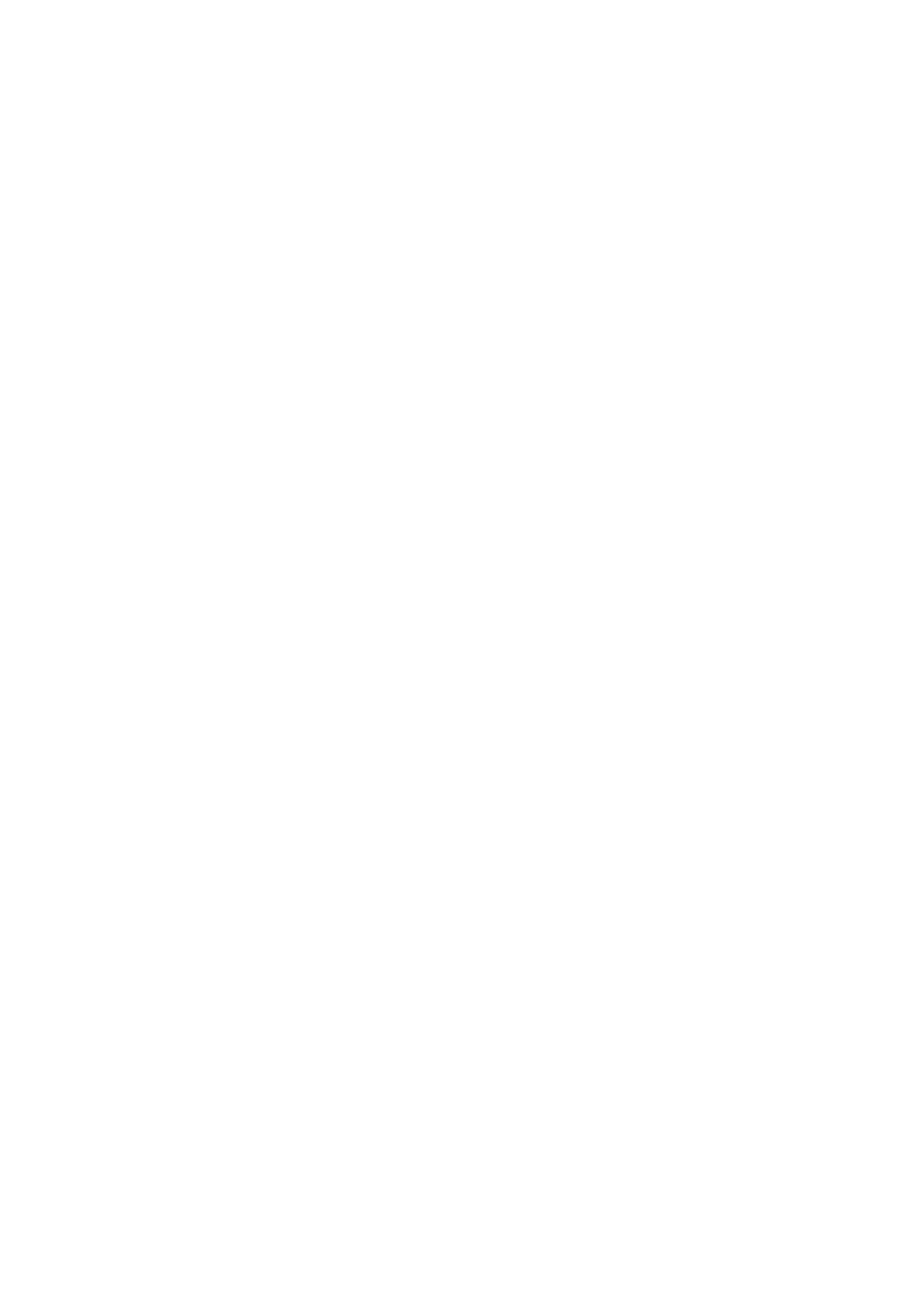### References

Edvardsson K, Mogren I, Lalos A, Persson M, Small R. A routine tool with far-reaching influence: Australian midwives' views on the use of ultrasound during pregnancy. BMC Pregnancy Childbirth. 2015; 15(1):195. https://doi.org/10.1186/s12884- 015-0632-y

Gallagher A, Kelly-Scammell A, Hammersley B. P237 Undiagnosed breech presentation in labour at term: is it time to consider routine presentation scanning? Int J Gynaecol Obstet. 2009; 107: S480. https://doi.org/10.1016/S0020- 7292(09)61727-6

Harris JM, Franck L, Green B,Wilson S, Michie S.The relationship between frequency of obstet-ric ultrasound scans and birthplace preference – A case control study. Midwifery. 2015; 31(1): 31–6. [https://doi.org/10.1016/j. midw.2014.05.006](https://doi.org/10.1016/j.%20midw.2014.05.006)

Huang K,Tao F, Raven J, Liu L,Wu X,Tang S. Utilization of antenatal ultrasound scan and implications for caesarean section: a cross-sectional study in rural Eastern China. BMC Health Serv Res. 2012; 12: 93. https://doi. org/10.1186%2F1472-6963-12-93

Impey LWM, Murphy DJ, Griffiths M, Penna LK, on behalf of the Royal College of Obstetricians and Gynaecologists. Management of breech presentation. BJOG. 2017. https:// doi.org/10.1111/1471- 0528.14465

NHS England. Saving Babies' Lives: A care bundle for reducing stillbirth. London: NHS England; 2016

NHS Litigation Authority. Spotlight on Maternity: Contributing to the Government's national ambition to halve the rates of stillbirths, neonatal and maternal deaths and intrapartum brain injuries by 2030. London: NHS Litigation Authority; 2016

Nursing and Midwifery Council.The Code: Professional standards of practice and behaviour for nurses and midwives. London: NMC; 2015

Parkin P. Managing change in healthcare: Using action research. London: Sage Publications; 2009 Perinatal Institute. Perinatal news. 2017. https://perinatal.org. uk/Perinatal\_Newsletter\_Autumn\_2017.pdf (accessed 1 May 2018)

Porter S, Crozier K, Sinclair M, Kernohan WG. New midwifery? A qualitative analysis of midwives decision-making strategies. J Adv Nurs. 2007; 60(5): 525–34. https://doi.org/10.1111/ j.1365- 2648.2007.04449.x

Royal College of Obstetricians and Gynaecologists. Each Baby Counts: key messages from 2015. London: RCOG; 2016

Webb SS, Plana MN, Zamora J et al. Abdominal palpation to determine fetal position at labor onset: a test accuracy study. Acta Obstet Gynecol Scand. 2011; 90(11): 1259–66. https:// doi.org/10.1111/j.1600-0412.2011.01226.x

Winter J. Hospital Episode Statistics: NHS Maternity Statistics 2013-2014. 2015. http://content.digital.nhs.uk/catalogue/ PUB16725/nhs-mate-eng-2013-14-summ-repo-rep.pdf (accessed 1 May 2018)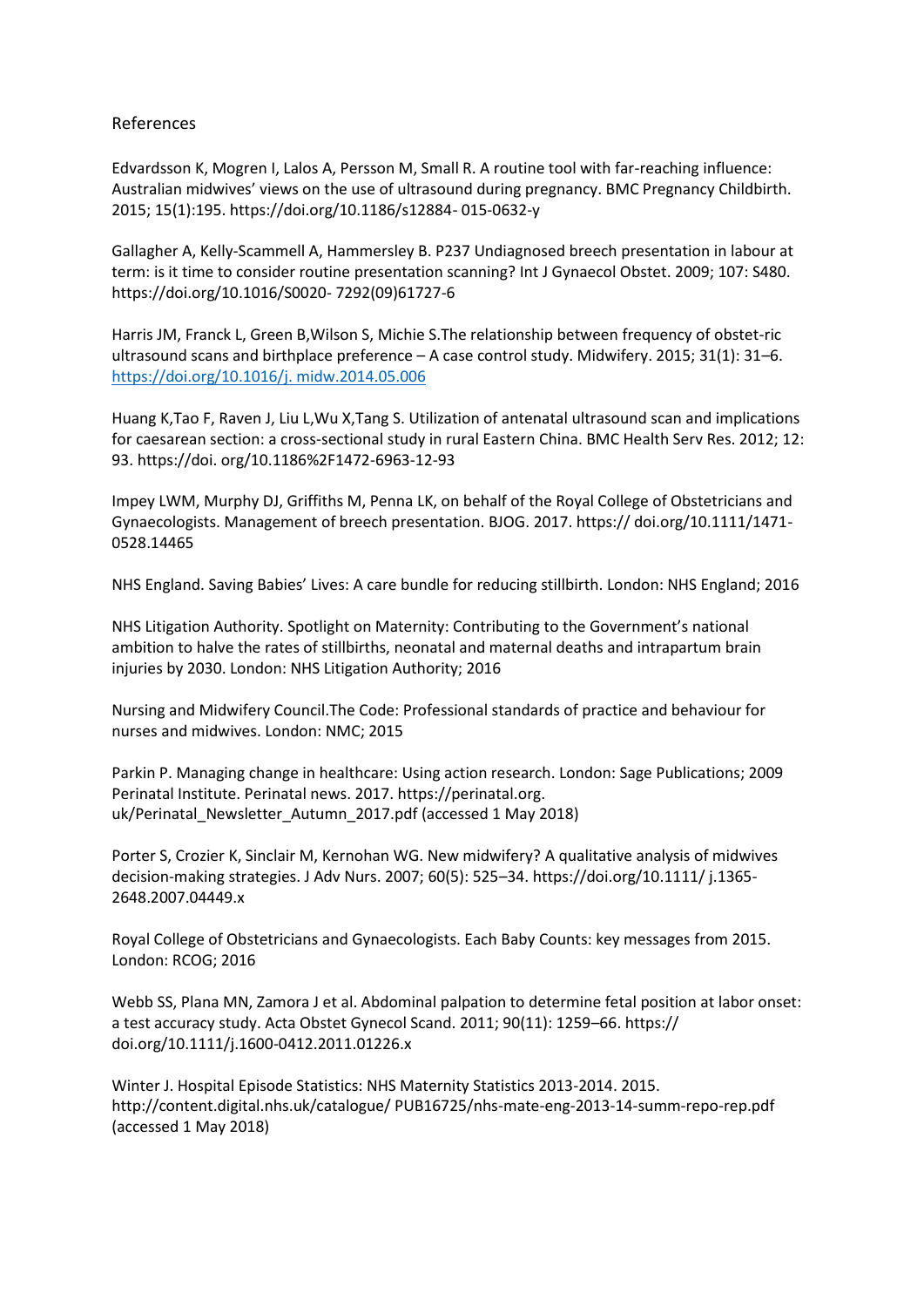# Tables and Figures

| Month     | Spontaneous<br>labour | Hand held<br>ultrasound | %    | Number of<br><b>Breech</b><br>presentations<br>detected |
|-----------|-----------------------|-------------------------|------|---------------------------------------------------------|
| April     | 252                   | 63                      | 25   | 0                                                       |
| May       | 257                   | 76                      | 30   |                                                         |
| June      | 234                   | 87                      | 37   | 0                                                       |
| July      | 260                   | 114                     | 44   | 3                                                       |
| August    | 269                   | 122                     | 45   | $\overline{2}$                                          |
| September | 238                   | 123                     | 52   | 1                                                       |
|           |                       |                         |      |                                                         |
| Total     | 1510                  | 585                     | 38.7 | 7                                                       |

Table 1 Number of women presenting in labour scanned using HHUS April – Sept 2016

Table 2 Number of women presenting for induction of labour scanned using HHUS April – Sept 2016

| Month     | Induction of<br>labour | Hand held<br>ultrasound | %    | Number of<br><b>Breech</b><br>presentations<br>detected |
|-----------|------------------------|-------------------------|------|---------------------------------------------------------|
|           |                        |                         |      |                                                         |
| April     | 133                    | 62                      | 46.6 | 0                                                       |
| May       | 141                    | 96                      | 68.0 | 1                                                       |
| June      | 116                    | 77                      | 66.3 | 1                                                       |
| July      | 144                    | 101                     | 70.1 | 5                                                       |
| August    | 125                    | 104                     | 83.2 | 1                                                       |
| September | 159                    | 121                     | 76.1 | 7                                                       |
|           |                        |                         |      |                                                         |
| Total     | 818                    | 561                     | 68.0 | 15                                                      |